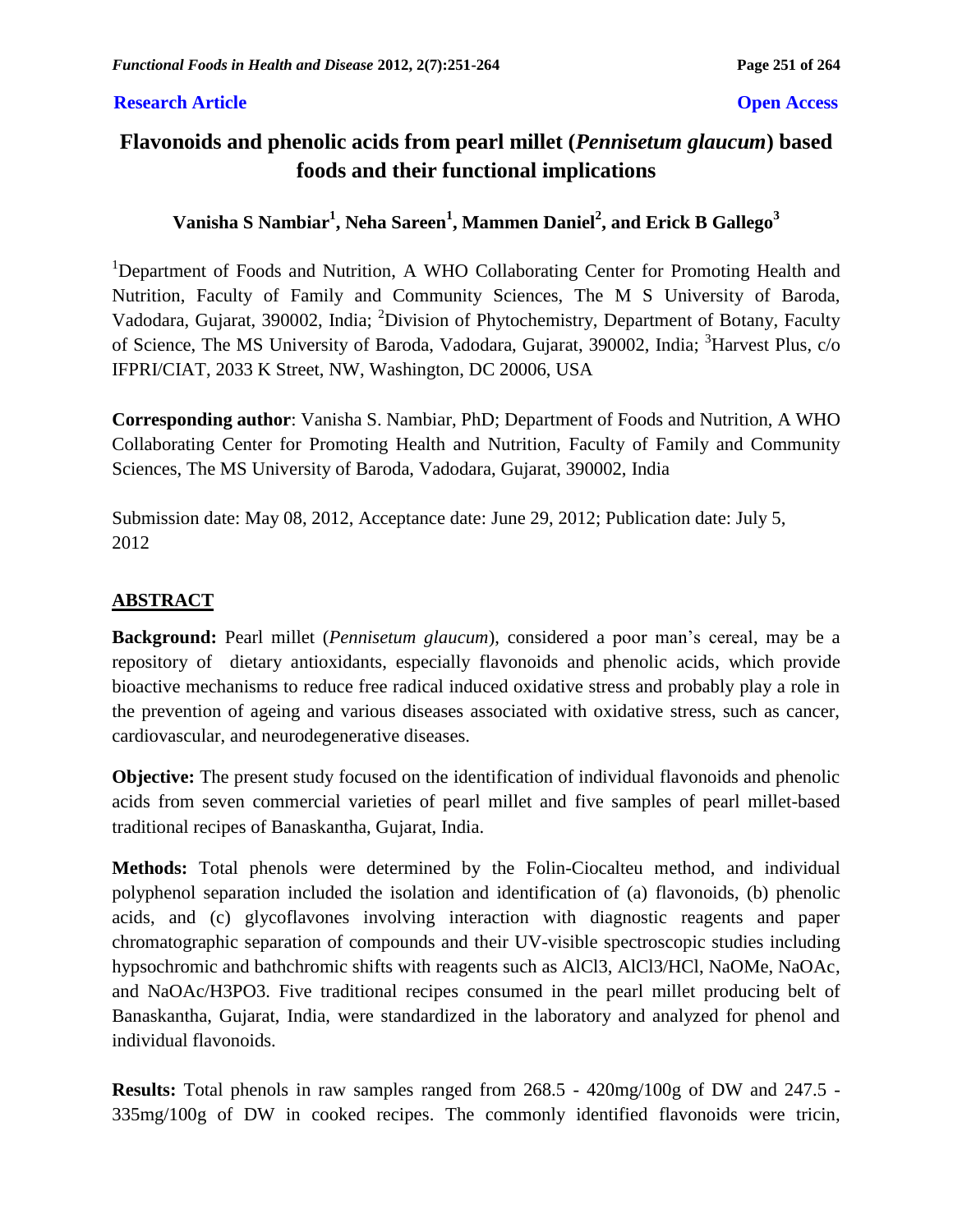acacetin, 3, 4 Di-OMe luteolin, and 4-OMe tricin. Five phenolic acids were identified: namely vanilic acid, syringic acid, melilotic acid, para-hydroxyl benzoic acid, and salicylic acid.

**Conclusion:** The presence of flavonoids, such as tricin, acacetin, 3, 4 Di-OMe luteolin, and 4- OMe tricin, indicate the chemopreventive efficacy of pearl millet. They may be inversely related to mortality from coronary heart disease and to the incidence of heart attacks in the pearl millet consuming belts of the world.

**Keywords:** Polyphenols, Antioxidant, Flavonoids, Total Phenols, Pearl Millet (raw and cooked) *(Pennisetum glaucum),* Banaskantha, Gujarat.

#### **INTRODUCTION:**

Pearl millet *(Pennisetum glaucum* (L.) R. Br.*),* is the most popular cereal crop grown in tropical semi-arid regions of the world. Locally known as *Bajra* in Gujarat, a western state of India, the total area in which pearl millet is produced in Gujarat is 7033 ha [2008-2009] [1]. Gujarat ranks third in pearl millet yield compared to all other states in India [2]*.* In Gujarat*,* the highest production is found in the northern plains of Banaskantha (2558 mt). Banaskantha is one of the 25 administrative districts, located in the northeast part of Gujarat. It produces 26.61% of pearl millet, followed by wheat (11.7%), as per the season crop report of 2007-2008 of Gujarat Government.

The commonly consumed recipes in Banaskantha are pearl millet based, namely; *rotla, khichadi, kuler, ghes,* and *matar,* since this cereal occupies major area and yield among different Kharif crops (planted for [autumn](http://en.wikipedia.org/wiki/Autumn) [harvest,](http://en.wikipedia.org/wiki/Harvest) may also be called the [summer](http://en.wikipedia.org/wiki/Summer) or monsoon crop in [India,](http://en.wikipedia.org/wiki/India) sown with the beginning of the first rains in July, during the south-west monsoon season) followed up by pulses such as Cicer arietinum L. (chickpea), Vigna radiata (L). Wilczek (green gram), Vigna mungo (L.) Hepper (black gram), Pisum sativum L. (field pea) and Cajanus cajan (L.) Millsp. (red gram or pegion pea) and *Sorghum bicolor* (sorghum, *jowar*). Among the 31 varieties of pearl millet recorded from this district, Dhanya 7882, Pioneer 86M52, Daha Grade seeds 555, Pioneer 86M64 (summer and Monsoon), and Pioneer 9444 are popularly consumed by the majority of people of Banaskantha district of Gujarat [*3*].

Though this cereal is rich in energy, protein, fat, and iron (NIN 2003) [4], no studies are available on the values of the total and individual polyphenol content of raw and cooked Indian pearl millet (commonly known as *bajra*) based recipes of Banaskantha, Gujarat.

Dietary antioxidants present in commonly consumed foods, especially the flavonoids and phenolic acids such as quercetin, kaempferol, and acacetin, and phenolic acids: vanillic acid, ferulic acid (cis and trans form), and p-coumaric acid, melilotic, and provide bioactive mechanisms to reduce free radical induced oxidative stress and their probable role in the prevention of ageing and various diseases associated with oxidative stress, such as cancer, cardiovascular and neurodegenerative diseases [5-9].

Pearl millet has been recommended for several therapeutic purposes, as it has been found to inhibit tumor development [10], control blood pressure and plasma low density lipo protein cholesterol levels [11], and possesses anti-allergenic characteristics. Due to its high fiber content,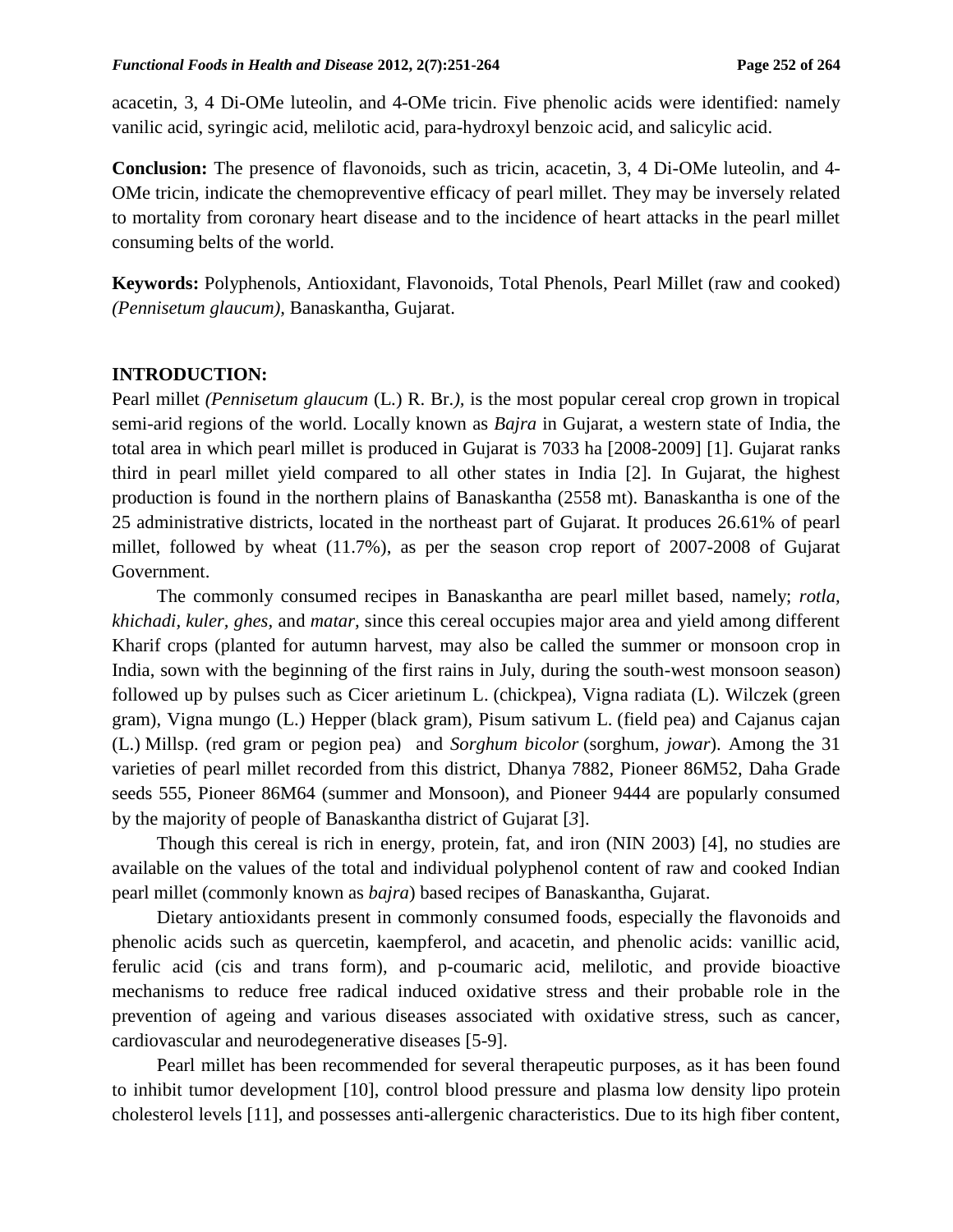pearl millet is also recommended for the treatment of severe constipation, stomach ulcers, and weight loss Its nutrient and non-nutrient (especially the phytochemicals) database, which may represent the underlying mechanism of these nutraceutical effects, needs to be established. The present study assessed the total phenol contend and identified individual polyphenols of raw and cooked pearl millet based recipes consumed in Banaskantha district of Gujarat, a western Indian state.

# **METHODS AND MATERIALS:**

**Sampling of raw pearl millet seeds.** Based on the desk review and personal interviews with key informants and focus group discussions described in our earlier report [12]*,* a total of 31 varieties of pearl millet were identified in Gujarat. Of these six popular varieties of pearl millet from private firms in Banaskantha were selected for the present study. These were Dhanya 7882, Pioneer 86M52, Daha grade seeds 555, Pioneer 86M64 summer, Pioneer 86M64 monsoon, and Pioneer 9444 (Table 1). Another sample of mixed variety and a commercially milled flour of mixed variety were also selected.

One kg of seeds for each variety and commercially milled flour were collected from the 30 villages of three blocks of Banaskantha district in Gujarat, packed in clean new polyethylene plastic bags, labeled, and brought to the laboratory. Same varieties were mixed and analyzed in the laboratory for total and individual phenols.

| S. No. | Name of the variety                 | <b>Type</b>  | Colour               | Origin  |
|--------|-------------------------------------|--------------|----------------------|---------|
| 1.     | Dhanya, 7882                        | Raw, local   | Irregular greyish    | Gujarat |
|        |                                     | variety      | seeds                |         |
| 2.     | Pioneer, 86M52                      | Raw, local   | Irregular shaped     | Gujarat |
|        |                                     | variety      | greyish seeds        |         |
| 3.     | (DAHA) Grade Seeds 555              | Raw, local   | Light and dark green | Gujarat |
|        |                                     | variety      | round granules       |         |
| 4.     | Pioneer 86M64, Summer               | Raw, local   | Light green round    | Gujarat |
|        |                                     | variety      | pellets              |         |
| 5.     | Pioneer 86M64, Monsoon              | Raw, local   | Irregular shaped     | Gujarat |
|        |                                     | variety      | greyish seeds        |         |
| 6.     | Pioneer 9444, Summer                | Raw, local   | Light green and grey | Gujarat |
|        |                                     | variety      | granules             |         |
| 7.     | Mixed Variety (Dhanya 7882, Pioneer | Local and    | Irregular green and  | Gujarat |
|        | 86M52, (DAHA) Grade Seeds 555,      | varieties    | grey granules        |         |
|        | Pioneer 86M64 (Summer), Pioneer     | developed by |                      |         |
|        | 86M64 Monsoon, Pioneer 9444,        | <b>SDAU</b>  |                      |         |
|        | Summer + LST GHB558, LST GHB        |              |                      |         |
|        | 719, LST GHB 732, LST GHB 538,      |              |                      |         |
|        | LST GHB 915, LST GHB 744)           |              |                      |         |

**Table 1:** Characteristics and Origin of the 13 Samples of Pearl Millet Selected for the Present Study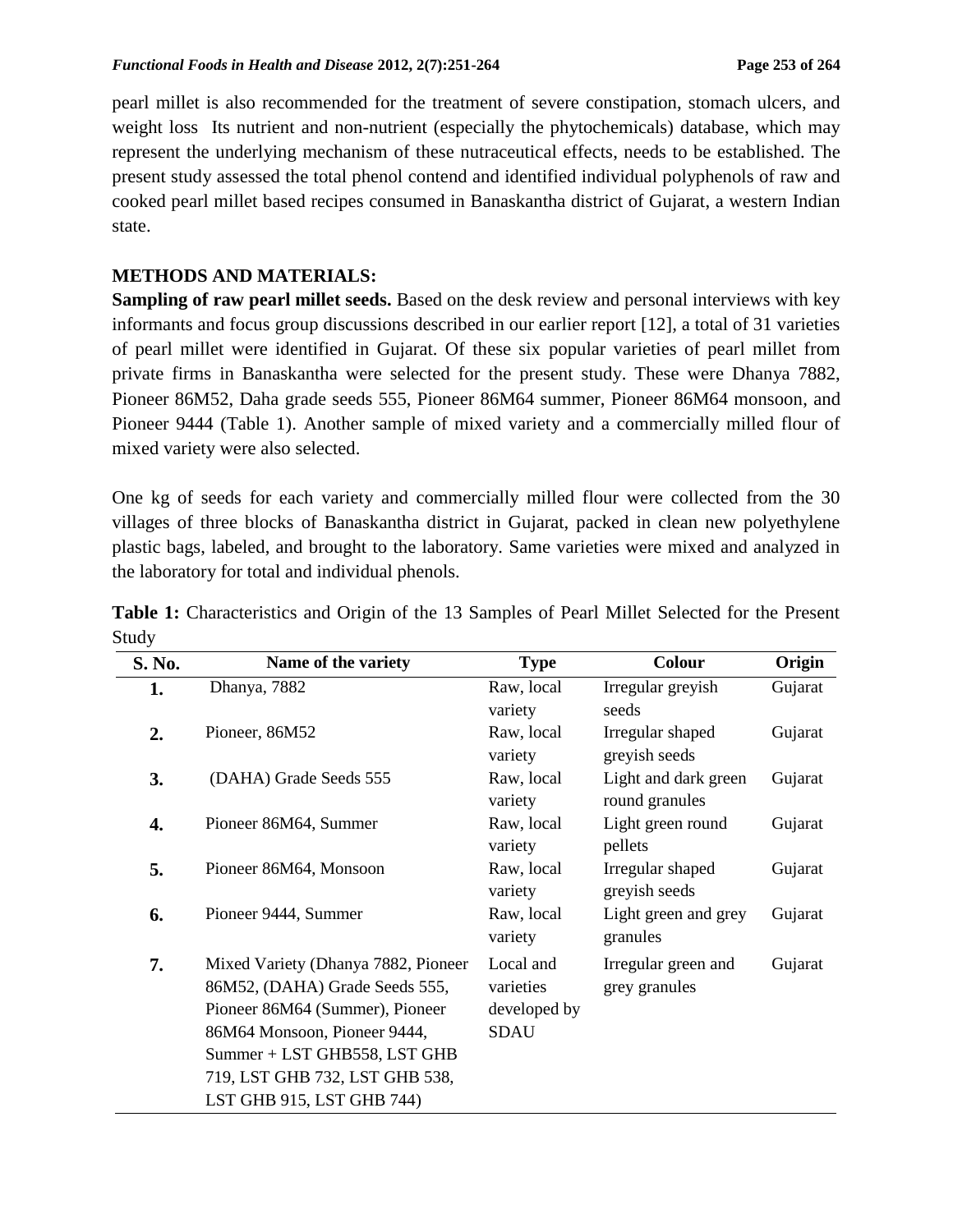**Sampling for cooked recipes.** Based on the data collected from the ongoing project on the consumption patterns of pearl millet *(Pennisetum glaucum)* from 1077 women residing in 30 clusters of pearl millet belt of Banaskantha, Gujarat, India (using a qualitative research methodology-focus group discussion), the five most popularly consumed pearl millet based foods - *rotla, khichadi, kuler, ghes,* and *sukhadi* (*matar*) were selected for the estimation of total phenols and individual polyphenol identification (Table 2).

Five records for each recipe were noted from 6 villages selected on the basis of random sampling wherein the local women prepared the pearl millet based recipes in their traditional manner. These were standardized in the field by our field investigators with the help of standard cups (size C1 (200ml), C2 (100ml), C3 (80ml) and C4 (50 ml) and spoons (size 1Tbsp, 1Tsp, 1/2Tsp and ¼ Tsp) along with video recordings. These recipes were brought to the laboratory, dried in a hot air oven, and stored in autoseal polythene plastic pouches kept in airtight containers until further analysis was completed at room temperature.

|  | Table 2: Characteristics and Origin of the Cooked and Processed Samples of Pearl Millet |  |  |  |  |  |  |
|--|-----------------------------------------------------------------------------------------|--|--|--|--|--|--|
|  | Selected for the Present Study                                                          |  |  |  |  |  |  |

| S.no             | Name of the     | <b>Sample preparation</b>                                        | Origin             |
|------------------|-----------------|------------------------------------------------------------------|--------------------|
|                  | <b>Sample</b>   |                                                                  |                    |
| 1.               | Rotla           | Milled pearl millet with added salt, prepared as                 | Collected from the |
|                  |                 | a dough, rolled, and roasted on dry heat; eaten field households |                    |
|                  |                 | regularly as a bread substitute                                  |                    |
| $\overline{2}$ . | <b>Matar</b>    | Milled pearl millet, roasted with ghee and                       | Collected from the |
|                  |                 | jiggery; a sweet dish prepared occasionally                      | field households   |
| 3.               | <b>Khichadi</b> | Soaked and cooked pearl millet in open/closed                    | Collected from the |
|                  |                 | pan with addition of salt and spices; a regular                  | field households   |
|                  |                 | meal                                                             |                    |
| 4.               | <b>Kuler</b>    | Milled pearl millet, mixed raw with ghee and                     | Collected from the |
|                  |                 | jiggery; a sweet dish prepared occasionally                      | field households   |
| 5.               | <b>Ghes</b>     | Hand pounded, cooked with water<br>and                           | Collected from the |
|                  |                 | buttermilk; a regular meal                                       | field households   |
| 6.               | <b>Flour</b>    | Commercially machine milled pearl millet                         | Collected from the |
|                  |                 |                                                                  | field households   |

**Chemicals.** Sodium carbonate, copper sulphate – sodium potassium tartarate solution (CuSO<sub>4</sub>.5H<sub>2</sub>O), Folin-Ciocalteu reagent, dilute methanolic extract (0.5 ml of 1:10 g ml<sup>-1</sup>), gallic acid (standard phenolic compound), (conc. HCL:acetic acid:water; 30:30:10) or glacial acetic acid, Na<sub>2</sub>CO<sub>3</sub>, FeCl<sub>3</sub> benzene, acetic acid, sodium formate, formic acid, para nitra aniline, and sulphanic acid were purchased from Durga Scientific Pvt. Ltd, Vadodara, Gujarat, India.

**Solutions**. Benzene:acetic acid:water (6:7:3, upper organic layer) in the first direction and sodium formate:formic acid:water (10:1:200) in the second direction were used as irrigating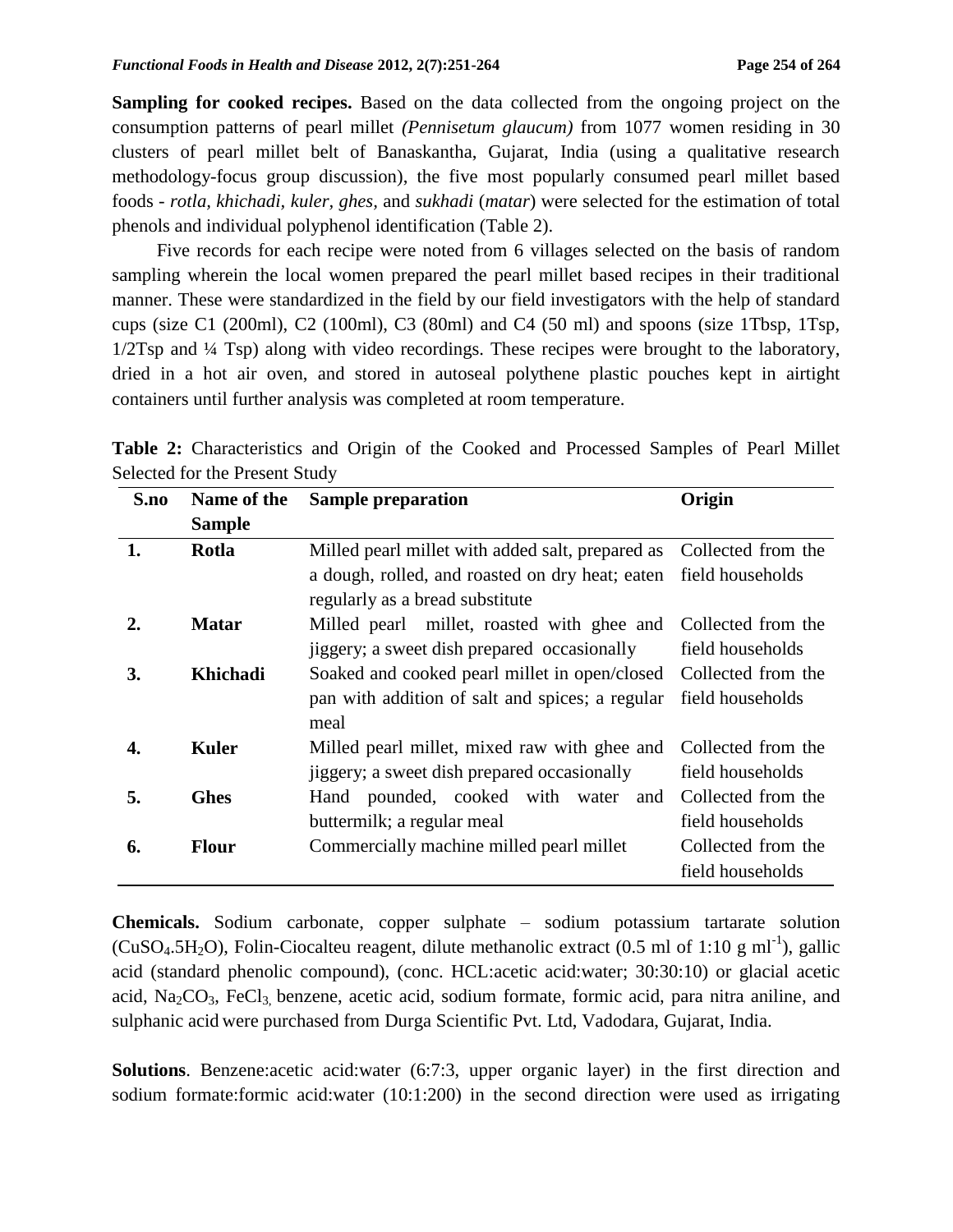solvent in phenolic acid estimation using paper chromatography. For diazotization in phenolic acid, 0.7g of p-nitraniline/sulphanilic acid were used.

**Identification and quantification of individual phenols and total phenols.** Identification of individual polyphenols was carried out as per *Mabry et al,* 1970 [13] using paper chromatography. The standard analytical procedures involving interaction with diagnostic reagents, i.e. spectroscopic grade methanol and paper chromatographic separation of compounds and their UV-visible spectroscopic studies including hypsochromic and bathochromic shifts with reagents such as  $AICI_3$ ,  $AICI_3/HCI$ , NaOMe, NaOAc, and NaOAc/ $H_3PO_3$ , were followed for the identification of flavonoids and other phenolics. The UV absorption spectra of these compounds were recorded in methanol using 'Perkin – Eluer Lambda 25  $UV/V_B$  spectrophotometer. The identities of all the compounds (flavonoids and phenolic acids) were confirmed by paper chromatography with authentic samples [13, 14, 15].

**Determination of the total phenol content.** Total phenols were determined by Folin-Ciocalteu method *Lowry et al, 1951* [16] and measured at 765 nm. The results are given in lg of Gallic acid equivalents (GAE) per g dry weight (DW) [17]*.* The Folin-Ciocalteu method for determination of phenolic compounds is similar to antioxidant activity determination; therefore, the values should at least partially express antioxidant activity [18].

### **RESULTS AND DISCUSSION:**

**Total phenol content in raw and cooked pearl millet.** The total phenol content of raw varieties ranged from 268.5 to 420mg/100g, the highest in Pioneer 9444 and lowest in Dhanya 7882. Total phenols in cooked pearl millet based recipes ranged from 247.5-335mg/100g, the highest levels in *khichadi* and lowest in *matar*. A 9.33% difference was recorded indicating a reduction in total phenol in all cooked samples as compared to the raw varieties (Table 3 and 4).

| <b>S. No.</b> | Varieties of pearl millet | <b>Total phenols</b>  |
|---------------|---------------------------|-----------------------|
|               |                           | $(mg/100g\text{ DW})$ |
| 1.            | Dhanya, 7882              | 268.5                 |
| 2.            | Pioneer, 86M52            | 330                   |
| 3.            | (DAHA) Grade Seeds 555    | 332.5                 |
| 4.            | Pioneer 86M64, Summer     | 270                   |
| 5.            | Pioneer 86M64, Monsoon    | 315                   |
| 6.            | Pioneer 9444, Summer      | 420                   |
| 7.            | Mixed variety             | 330                   |
| 8.            | Flour (machine milled)    | 315                   |
|               | Mean $\pm$ SD             | 322.6                 |
|               | <b>RANGE</b>              | $268.5 - 420$         |

| Table 3: Results of Total Phenol from Raw Pearl Millet Samples |  |  |
|----------------------------------------------------------------|--|--|
|----------------------------------------------------------------|--|--|

On average, processed/cooked recipes of pearl millet in the present study had lower total phenol content then their unprocessed counterparts. Among the cooked samples, *khichadi*, which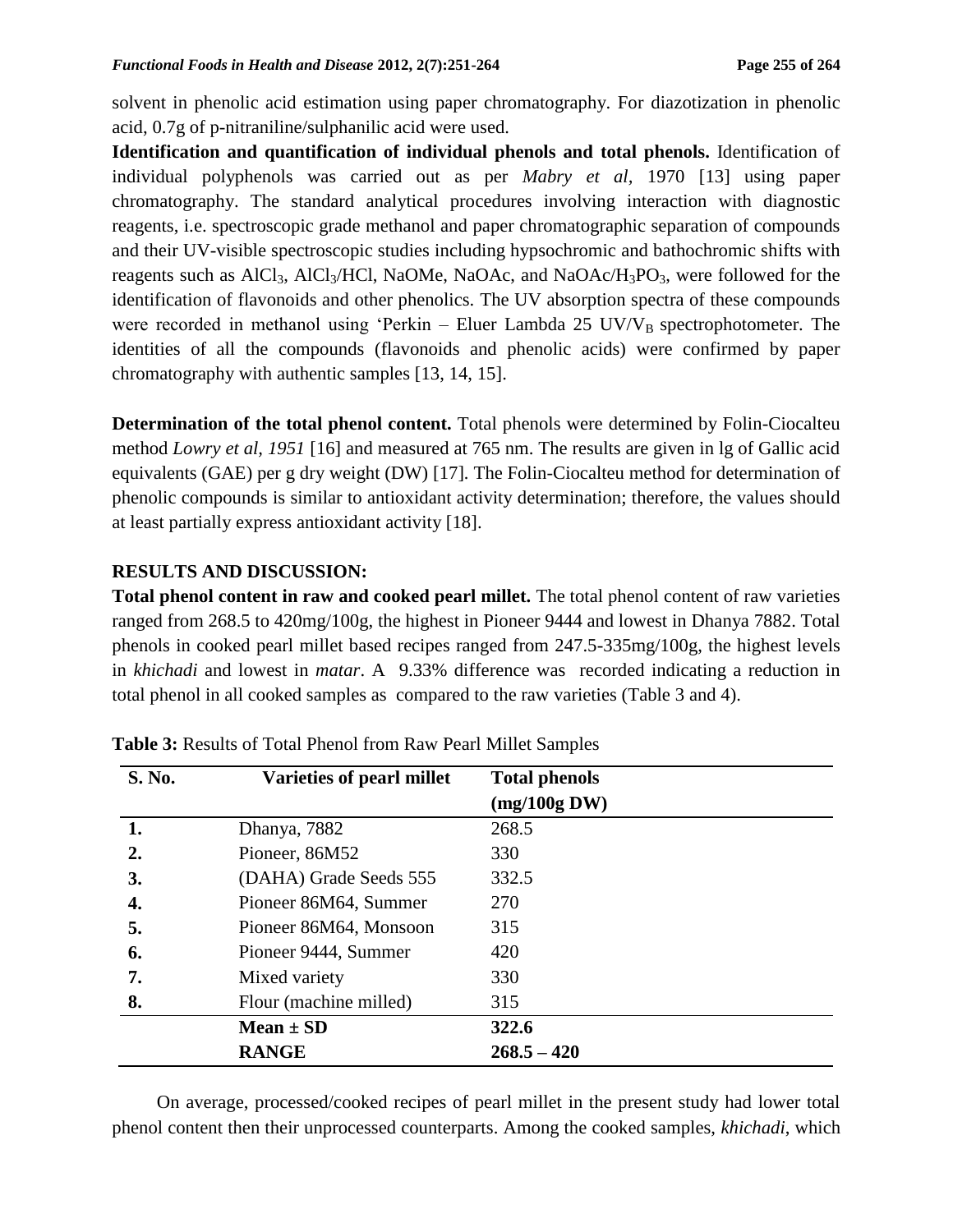is subjected to processing methods like soaking, had higher total phenol content compared to other cooked samples, which were subjected to milling and roasting. The results of total phenols (273mg/100g and 306.7 to 669.4mg/100g) are comparable with those of different investigators including *Singh et al and Samia et al* [19-20]. Other investigators [21-24] have stated that the different processing method significantly reduced the polyphenol content. Reduction in polyphenol may be attributed to the removal of the outer layer of the grain, which was reported to be rich in polyphenols, possibly attributable to the presence of phenolic oxidase during germination. The decrease in polyphenols during fermentation of processed grains indicates the ability of micro flora to ferment phenolics, as reported by *Bravo et al* [25].

| <b>S. No.</b>    | Names of the pearl millet based cooked<br>recipes            | Dry<br>matter<br>$(\%)$ | <b>Total phenol</b><br>(mg/100g) |
|------------------|--------------------------------------------------------------|-------------------------|----------------------------------|
| 1.               | <i>Rotla</i> (milled and roasted on dry heat)                | 62                      | 317.5                            |
| $\overline{2}$ . | <i>Matar</i> (milled, roasted with ghee and jaggery)         | 94                      | 247.5                            |
| 3.               | Khichadi (soaked and cooked in open/closed<br>pan)           | 38                      | 335                              |
| 4.               | <i>Kuler</i> (milled and mixed raw with ghee and<br>jaggery) | 94                      | 297.5                            |
| 5.               | Ghes (hand pounded, cooked with water and<br>buttermilk)     | 34                      | 265                              |
|                  | <b>Mean</b>                                                  | 64.4                    | 292.5                            |
|                  | Range                                                        | 38-94                   | $247.5 - 335$                    |

**Table 4:** Results of Total Phenol for Cooked Pearl Millet Based Recipes from Banaskantha

The polyphenols compounds are usually present in the grains of cereals [26-27]*.* They affect the (28) bioavailability of the minerals [29-32], the digestibility of carbohydrates [33-35], and inhibit the activity of proteolytic and amylolytic enzymes [36-39].

The method of extracting components from plant material is an important factor in measurements of individual phenols and total phenols. Therefore, before analyzing the individual and total phenols, the plant material was extracted with methanol. *Park and Chin* [40] recently observed that methanol extracted garlic had a greater TPC, DPPH radical scavenging activity, and reducing power than water extracted. *Strail et al* [41] used an aqueous methanol (1:1, v/v) to extract polyphenols from various plants, including Allium species.

**Individual flavonoids identified in raw and cooked pearl millet.** The flavonoids identified in raw and cooked pearl millet based traditional recipes (namely *rotla, khichadi, kuler, ghes,* and *matar*) were tricin, acacetin, 3-OMe tricin and 3, 4 – di-OMe luteolin (Table 5 and 6). Among the six varieties of grains, Tricin, Acacetin, and a new compound 3, 4 – di-OMe luteolin were identified in Pioneer 86M64, summer variety. In all the cooked samples, Tricin was commonly reported; however, acacetin and 4-OMe Tricin were absent in *kuler* and *rotla*. Flavonoids such as kaempferol, 4- OMe Kaempferol, 7'4 –di-OMe Kaempferol, Quercitin, 3'-OMe Quercitin, 4-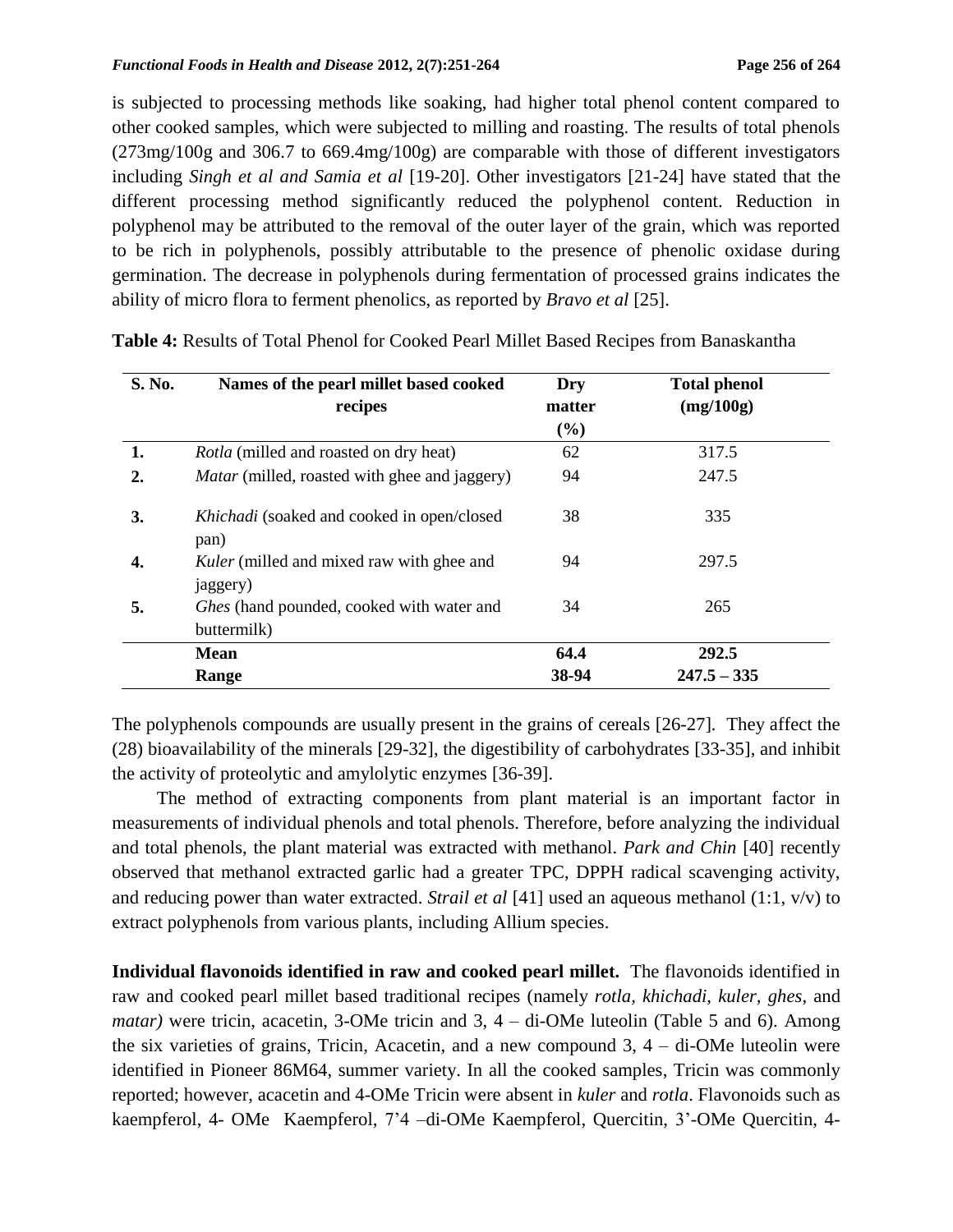#### *Functional Foods in Health and Disease* 2012, 2(7):251-264 Page 257 of 264

OMe Quercitin, 3,4-di-OMe Quercitin, gossypetin, quercetagetin, proanthocyanidin, anthocyanidin, and coumirins were not identified in raw or cooked pearl millet (Table 5).

| S. No. | <b>Sample Name</b>        | Visible UV Color |              | $\lambda$ max                                               | <b>Flavanoid Present</b>                   |
|--------|---------------------------|------------------|--------------|-------------------------------------------------------------|--------------------------------------------|
|        |                           |                  |              |                                                             |                                            |
|        | <b>Private Varieties</b>  |                  |              |                                                             |                                            |
| 1.     | Dhanya, 7882              | Colourless       | <b>Brown</b> | 347.93                                                      | Tricin                                     |
| 2.     | Pioneer, 86M52            | Colourless       | <b>Brown</b> | 347.93, 326.96, and<br>269.95                               | Tricin, Acacetin                           |
| 3.     | (DAHA) Grade<br>Seeds 555 | Colourless       | <b>Brown</b> | 341.69, 268.50                                              | Tricin, 4-Ome Tricin                       |
| 4.     | Pioneer 86M64,<br>Summer  | Colourless       | <b>Brown</b> | 342.65 and 268.32                                           | 4-OMe Tricin                               |
| 5.     | Pioneer 86M64,<br>Monsoon | Colourless       | <b>Brown</b> | 343.86 and 268.58<br>341.06 and 269.32<br>329.85 and 269.75 | Tricin, 3, 4- Di-OMe<br>luteolin, Acacetin |
| 6.     | Pioneer 9444,<br>Summer   | Colourless       | <b>Brown</b> | 347.80 and 276.99<br>346.48 and 270.89<br>332.95 and 269.79 | 3, 4- Di-Ome luteolin,<br>Acacetin         |
| 7.     | <b>Mixed Variety</b>      | Colourless       | <b>Brown</b> | 349.65 and 269.43<br>343.02 and 269.88<br>327.06 and 270.17 | Tricin, Acacetin, 4-Ome<br>Tricin          |
| 8.     | Flour                     | Colourless       | <b>Brown</b> | 346.14 and 269.17<br>342.76 and 269.72                      | Tricin, 4-Ome Tricin                       |

**Table 5:** Results of Flavonoids from Raw Pearl Millet Samples

**Table 6:** Results of Flavonoids for Cooked Pearl Millet Based Recipes from Banaskantha

| S. No.           | <b>Sample Name</b>                        | <b>Visible UV</b> |              | $\lambda$ max     | <b>Flavanoid Present</b> |
|------------------|-------------------------------------------|-------------------|--------------|-------------------|--------------------------|
|                  |                                           | Color             |              |                   |                          |
| 1.               | Rotla (milled and roasted<br>on dry heat) | Colourless        | <b>Brown</b> | 347.93            | Tricin                   |
| 2.               | Matar (milled, roasted                    | Colourless        | <b>Brown</b> | 347.93            | Tricin, Acacetin, 4-     |
|                  | with ghee and jaggery)                    |                   |              | 342.65 and 268.32 | Ome Tricin               |
|                  |                                           |                   |              | 326.96 and 269.95 |                          |
| 3.               | Khichadi (soaked and                      | Colourless        | <b>Brown</b> | 349.65 and 269.43 | Tricin, Acacetin, 4-     |
|                  | cooked in open/closed                     |                   |              | 343.02 and 269.88 | Ome Tricin               |
|                  | pan)                                      |                   |              | 332.95 and 269.79 |                          |
| $\overline{4}$ . | Kuler (milled and mixed)                  | Colourless        | <b>Brown</b> | 346.14 and 269.17 | Tricin, 4-Ome Tricin     |
|                  | raw with ghee and                         |                   |              | 342.76 and 269.72 |                          |
|                  | jaggery)                                  |                   |              |                   |                          |
| 5.               | Ghes (hand pounded,                       | <b>Colourless</b> | <b>Brown</b> | 349.65 and 269.43 | Tricin, Acacetin, 4-     |
|                  | cooked with water and                     |                   |              | 342.65 and 268.32 | Ome Tricin               |
|                  | buttermilk)                               |                   |              | 326.96 and 269.95 |                          |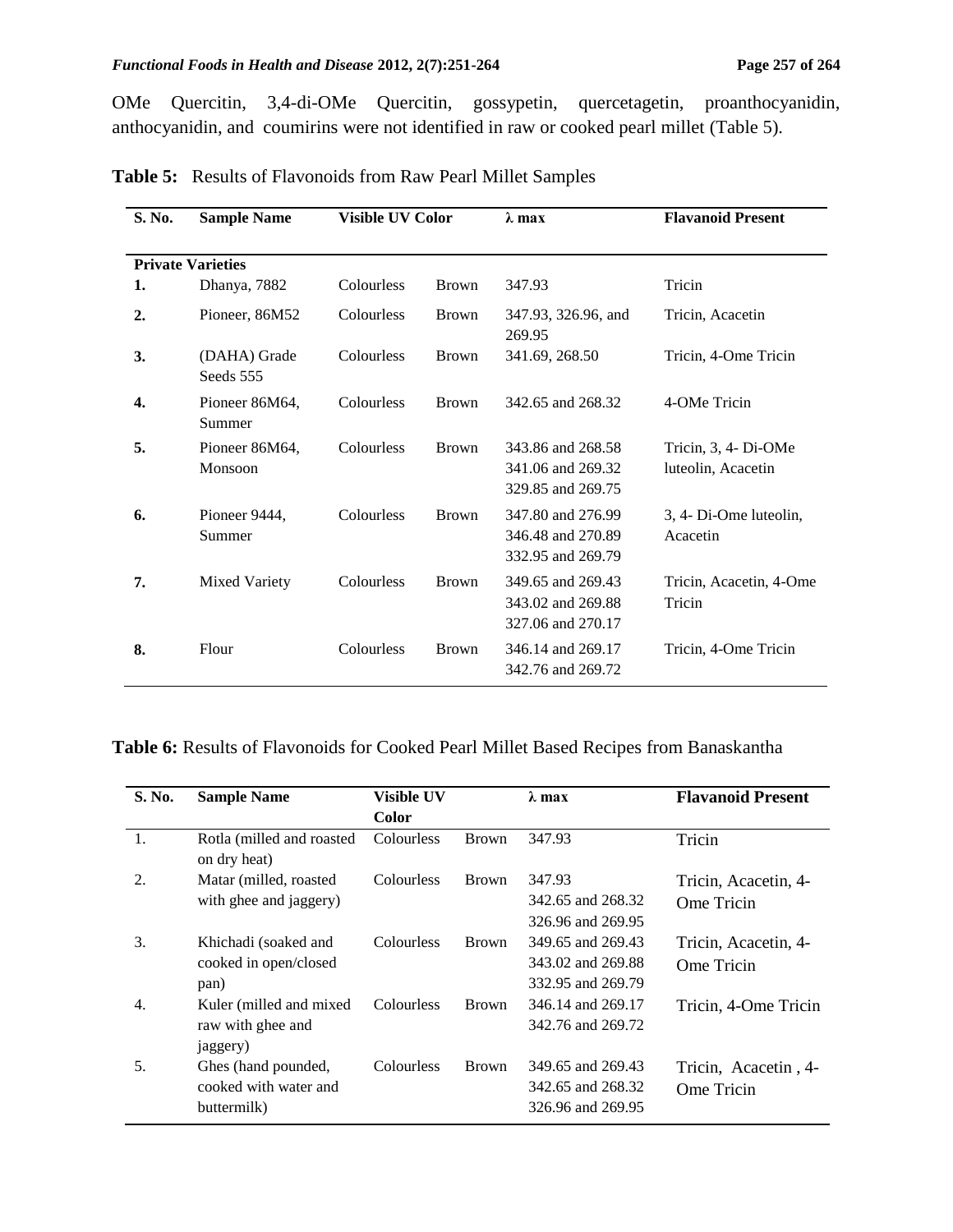Tricin is abundant in millet, oats, and wheat. Tricin has been shown to have anticancer effects in the lower gut [42]. Moreover, Tricin has a relaxant effect on smooth muscle of intestinal tissues, powerful antioxidant effects [43], potent antihistaminic activity [44]*,* and growth inhibition of human malignant breast tumor cells and colon cancer cells [45-46]. In addition, Tricin was recently shown to interfere with murine gastrointestinal carcinogenesis and is considered safe for clinical development as a cancer chemopreventive agent [47]. An acylated Tricin glycoside from sugarcane (*Saccharumofficinarum* L., Gramineae) juice exhibits *in vitro*  antiproliferative activity against several human cancer cell lines with a higher selectivity toward cells of breast-resistant NIC/ADR line [48]. Flavonoids have been shown to modify eicosanoid biosynthesis (antiprostanoid and anti-inflammatory responses), protect low density lipoprotein (LDL) from oxidation (prevention of atherosclerotic plaque formation), and promote relaxation of cardiovascular smooth muscle (antihypertensive, antiarrhythmic effects). In addition, flavonoids have been shown to have antiviral and anticarcinogenic properties [49].

Flavonoids as antioxidants may inhibit the oxidation of LDL cholesterol, reduce platelet aggregation, or reduce ischemic damage. Since flavonoids have good antioxidant property, they are referred to as "nature's biological response modifiers", because they modify the body's reaction to pathogens as well as compounds such as allergens and carcinogens. They are powerful antioxidants giving protection against oxidative and free radical damage. They prevent formation of oxidized cholesterol through antioxidant effects. Flavonoids exert greater antioxidant effects than vitamin C, vitamin E, selenium, and zinc. Epidemiological studies have shown that flavonoid intake is inversely related to mortality from coronary heart disease and to the incidence of heart attacks, and that certain flavonoids can protect LDL from being oxidized and prevent atherosclerosis. In addition, a great number of plant medicines contain flavonoids, which have been reported by many authors as having antibacterial, anti-inflammatory, antiallergic, antimutagenic, antiviral, antineoplastic, anti-thrombotic, and vasodilatory actions [50].

| <b>S. No.</b> | <b>Sample Name</b>     | <b>Phenolic Acid Present</b>                                                         |
|---------------|------------------------|--------------------------------------------------------------------------------------|
| 1.            | Dhanya, 7882           | Syringic, salicylic, p-OH benzoic acid                                               |
| $\mathbf{2}$  | Pioneer, 86M52         | Syringic, salicylic, p-OH benzoic acid                                               |
| 3             | (DAHA) Grade Seeds 555 | Vanillic, syringic, p-OH benzoic acid                                                |
| 4.            | Pioneer 86M64, Summer  | Vanillic, p-OH benzoic acid                                                          |
| 5.            | Pioneer 86M64, Monsoon | Vanillic, syringic, melilotic acid                                                   |
| 6.            | Pioneer 9444, Summer   | Vanillic, syringic, melilotic acid                                                   |
| 7.            | Mixed variety          | Vanillic, syringic, salicylic, melilotic acid                                        |
| 8.            | Flour                  | Vanillic acid, syringic acid, p-OH benzoic acid,<br>o-coumaric acid, p-coumaric acid |

 **Table 7:** Results of Phenolic Acid from Raw Pearl Millet Samples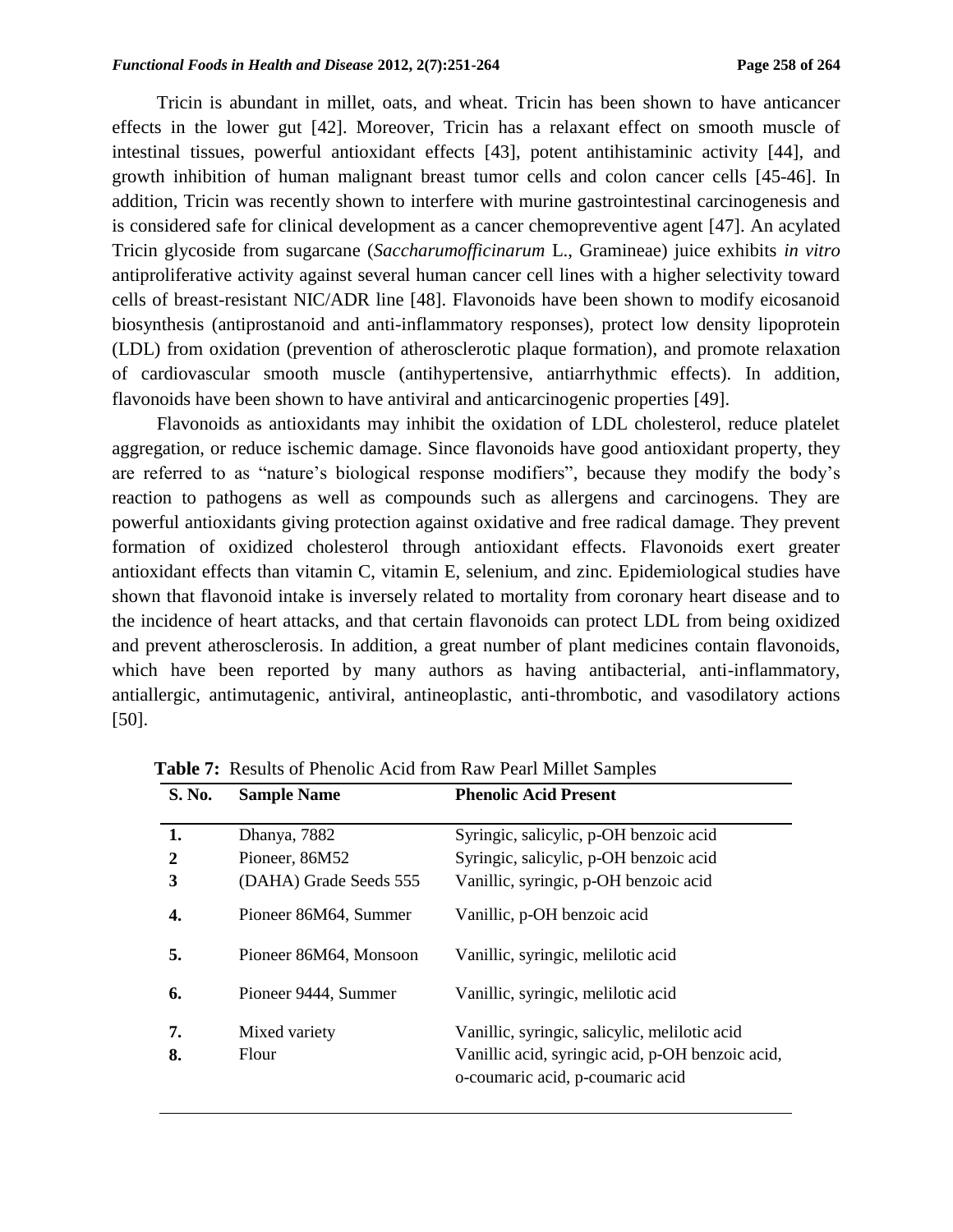**Phenolic acids identified in raw and cooked pearl millet.** Phenolic acids identified in raw samples (powdered in the laboratory using electric grinder) were vanillic, syringic, salicylic, p-OH benzoic acid, and melilotic acid, and in commercially milled flour sample were vanillic, syringic, p-OH benzoic acid, o-coumaric, and p-coumaric. Commercially milled pearl millet flour was identified as having a high quantity of phenolic acids when compared to raw samples. Phenolic acids identified in cooked recipes were vanillic, syringic, melilotic, Cis Ferulic, p-OH benzoic, and p-coumaric. Among all the cooked samples, the majority of phenolic acids were identified in *ghes*. Cis Ferulic was the unusual phenolic acid identified in *rotla* (Table 7, 8 and 9)*.* There is no literature available regarding the phenolic acid in these cooked samples of pearl millet.

| <b>S. No.</b> | <b>Sample</b>                                               | <b>Phenolic Acid Present</b>                                              |
|---------------|-------------------------------------------------------------|---------------------------------------------------------------------------|
| 1.            | Rotla (milled and roasted<br>on dry heat)                   | Vanillic, syringic, melilotic, Cis ferulic acid                           |
| 2.            | Sukhdi (milled and roasted<br>on dry heat)                  | Vanillic, syringic, p-OH benzoic acid                                     |
| 3.            | Khichdi (soaked and<br>cooked in open/closed pan)           | Vanillic, syringic, p-OH benzoic acid, melilotic<br>acid                  |
| 4.            | Kooler (milled and mixed)<br>raw with ghee and jaggery)     | Vanillic, melilotic acid, p-coumaric acid                                 |
| 5.            | Ghes (hand pounded,<br>cooked with water and<br>buttermilk) | Vanillic, syringic, p-OH benzoic acid, melilotic<br>acid, p-coumaric acid |

**Table 8:** Results of Phenolic Acids for Cooked Pearl Millet Based Recipes from Banaskantha

The results of present study (phenolic acid: p-hydroxy benzoic acid, vanillic, syringic, ferulic, pcoumaric) are similar to those brought back by *Dyke and Rooney* [51] in millets*.* The biosynthesis of phenolic compounds and organosulfur compounds is affected by different cultivation conditions, such as weather conditions, plant location, and harvest period [52].

Two classes of phenolic acids can be distinguished: derivatives of benzoic acid and derivatives of cinnamic acids. The hydroxyl benzoic acid content of edible plants is generally very low, with the exception of certain red fruits, black radishes, and onions. The hydroxyl cinnamic acids are more common than the hydroxyl benzoic acids and consist chiefly of pcoumaric, caffeic, ferulic acid, and sinapic acids. These acids are rarely found in the free form, except in processed food that has undergone freezing, sterilization, or fermentation. Phenolic compound ferulic acid has added health benefits as it battles cancer. Ferulic acid is the predominant bound phenolic form. The fact that ferulic acid could be identified in pearl millet emphasizes its potential role in the fight against cancer [53-58].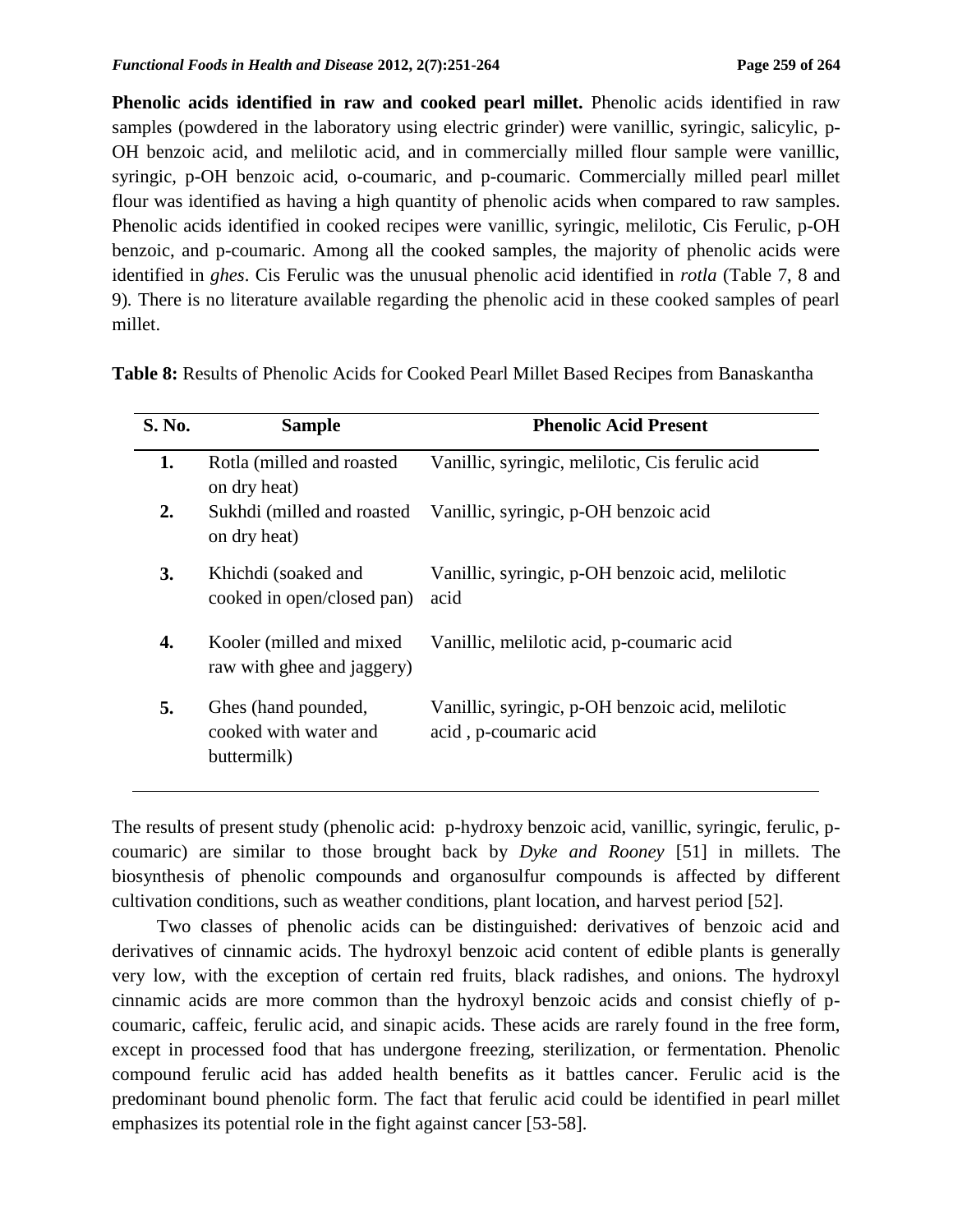| S.   | <b>Phenolic Acid</b>    | UV            | <b>Diazotized</b>    | <b>Diazotized</b>     |
|------|-------------------------|---------------|----------------------|-----------------------|
| No.  |                         |               | <b>P-nitra Aline</b> | <b>Sulphanic Acid</b> |
| 1.   | P- hydroxy benzoic acid |               | Pink                 | Yellow                |
|      |                         |               |                      |                       |
| 2.   | Protocatechuic acid     |               | Brownish-violet      | Pink                  |
| 3.   | Vanillic acid           |               | Purple               | Orange                |
| 4.   | Syringic acid           |               | Blue                 | Red                   |
| 5a.  | Cis-o-coumaric acid     | Bluish yellow | Purple               | Orange                |
| 5b.  | Trans-o-coumaric        | Bluish yellow | Purple               | Orange                |
| 6.   | Melilotic acid          |               | Purple               | Orange-yellow         |
| 7a.  | Cis-p-coumaric acid     | Blue          | Blue                 | Pink                  |
| 7b.  | Trans-p-coumaric acid   | Blue          | Blue                 | Pink                  |
| 8.   | Caffeic acid            | Blue          | <b>Brown</b>         | Pink                  |
| 9a.  | Cis-ferulic acid        | Blue          | Bluish-green         | Purple                |
| 9b.  | Trans-ferulic acid      | Blue          | Bluish-green         | Purple                |
| 10a. | Cis-sinapic acid        | Green         | Blue green           | Pink                  |
| 10b. | Trans-sinapic acid      | Green         | Blue green           | Pink                  |
| 11.  | Chlorogenic acid        | Blue          | Blue-purple          | Orange-yellow         |

**Table 9:** The Color Reactions of Phenolic Acids

Rapid advances in science and technology, increasing health care costs, changes in food laws affecting label and product claims, an ageing population, and rising interest in attaining wellness through diet are the major factors that are fueling interest in such foods, and several clinical trials have been conducted to confirm the relationship between the components in the diet and risk of disease or health condition [59-62]. Further studies are therefore planned to assess the prevalence of these problems in the population of pearl millet belts. Studies are also suggested to quantify these polyphenols, assess their antioxidant activity levels, and also assess their health benefits by conducting clinical trials.

**Authors' contribution:** VN and EB designed the study, NS and MD contributed in the laboratory analysis and interpretation. All authors contributed to the final manuscript. None of the authors had a conflict of interest. None of the authors has conflicting interest in this program.

**Acknowledgment:** This research is funded by Harvest Plus, Washington DC, USA, Pearl millet project-Gujarat contract No. #8220, IRB No, Fc Sc/FND/ME/48 dt 30/9/2010. Special thanks to Dr Sarma Mallubhotla and the entire pearl millet team-Rujuta Desai, Hetal Shah, Tosha Shahu, Himmat Makwana, Darshana Patel, Celin Masih, and my village subjects for their help in standardization and sample collection from Banaskantha, Gujarat, India. We extend our thanks to the staff and students of the phytochemistry laboratory, Department of Botany, MSU, and Dr JJ Dhaduk of SDAU, for their cooperation and support towards completion of this study.

### **REFERENCES:**

1. Statistics Department (2010). Agriculture Department of Gandhinagar, Sector 10, Krishi Bhavan, Government of Gujarat, Gandhinagar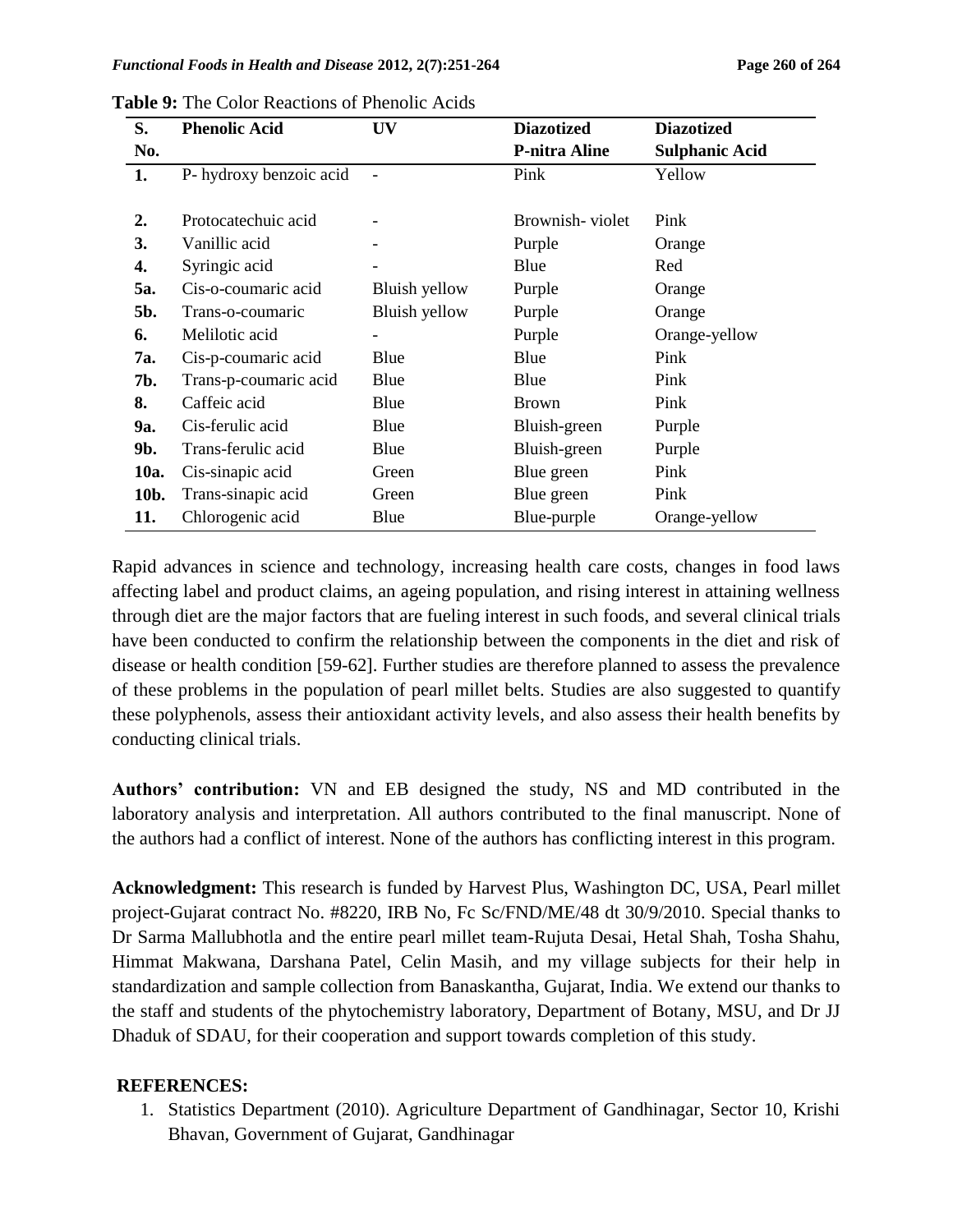- 2. Junagadh Agriculture University (2011) Research Recommendations 2010-11.
- 3. Nambiar VS (2011). Pearl millet project-Gujarat-Mid term result dissemination seminar. Palanpur. Banaskantha. **2011** 18-19 April.
- **4.** Gopalan C, Rama Sastri BV and Balasubramanian BC (20<sup>06</sup>). Nutritive value of Indian Foods, Eds. National Institute of Nutrition, Indian Council of Medical Research, Hyderabad, India.
- 5. Nambiar VS, Daniel M, Guin P. (2010) Characterization of polyphenols from coriander leaves (Coriandrum Sativum). Red Amaranthus (A. Paniculatus) and Green Amaranthus (A. Frumentaceus) using paper chromatography: and their health implications. *J. Herbal Medicine and Toxicology*. 4, 173-177.
- 6. Dicko MH, Hilhorst R, Gruppen H *et al.* (2002a) Comparison of content in phenolic compounds, polyphenol oxidases and peroxidases in grains of fifty sorghum varieties from Burkina Faso. *J. Agric. Food Chem.* 50, 3780-3788.
- 7. Romani A, Pinelli P, Galardi C *et al.* (2003) Flavonoids in leaves of black cabbage (Brassica oleracea var. acephala DC. subvar. viridis cv. serotina) grown on different soils and at different elevations. *Italian. J. Food Science*. 15, 197–205.
- 8. Stracke BA, Rufer CE, Weibel FP *et al.* (2009). Three-year comparison of the polyphenol contents and antioxidant capacities in organically and conventionally produced apples (Malus domestica Bork. cultivar ‗Golden Delicious'). *J. Agric. Food Chem*. 57, 4598- 4605.
- 9. Nambiar VS, Mehta R, Daniel M. (2005). Polyphenol Content of Three Indian Green Leafy Vegetables. *J. Food Science and Technology*. 42, 312-315.
- 10. Huang M T, Ferraro T. (1982) Phenolic compounds in food and their effects on health II. In Phenolics compounds in food and cancer prevention, Huang, M T., Ho, C. T., Lee, C. Y.; American Chemical Society, Washington D.C Hulse. Laing and Pearson. 1980: United States National Research Council/National Academy of Sciences. 1982. USDA/HNIS. 1984; 507, 8-34.
- 11. Asp NG. (1996) Dietary Carbohydrate Classification by Chemistry and Physiology. *J. Food Chemistry.* 7, 9-14.
- 12. Nambiar VS, Dhaduk JJ, Sareen N *et al.* (2011) A report on desk review of Pearl Millet (Pennisetum glaucum) with a focus on Banaskantha district of Gujarat, India. Report submitted to Harvest Plus/IFPRI/CIAT, Ottawa, Canada by The Department of Foods and Nutrition, Faculty of Family and Community Sciences, The Maharaja Sayajirao University of Baroda Vadodara – 390002, Gujarat, India. 1-90.
- 13. Mabry TJ, Markham KR, Thomas MB (1970). The systematic identification of flavonoids, Springer- Verlag, Berlin.
- 14. Harborne JB. (1951) Phytochemical Methods: A Guide to Modern Techniques of Plant Analysis, Chapman and Hall, London, UK.
- 15. Markham KR (1982) Techniques of Flavonoid Identification, New York, Academic Press..
- 16. Lowry OH, Rosenbrough NJ, Farr A *et al*. (1951). Protein measurement with the folin phenol reagent. *J. Biol. Chem*. 193, 265- 275.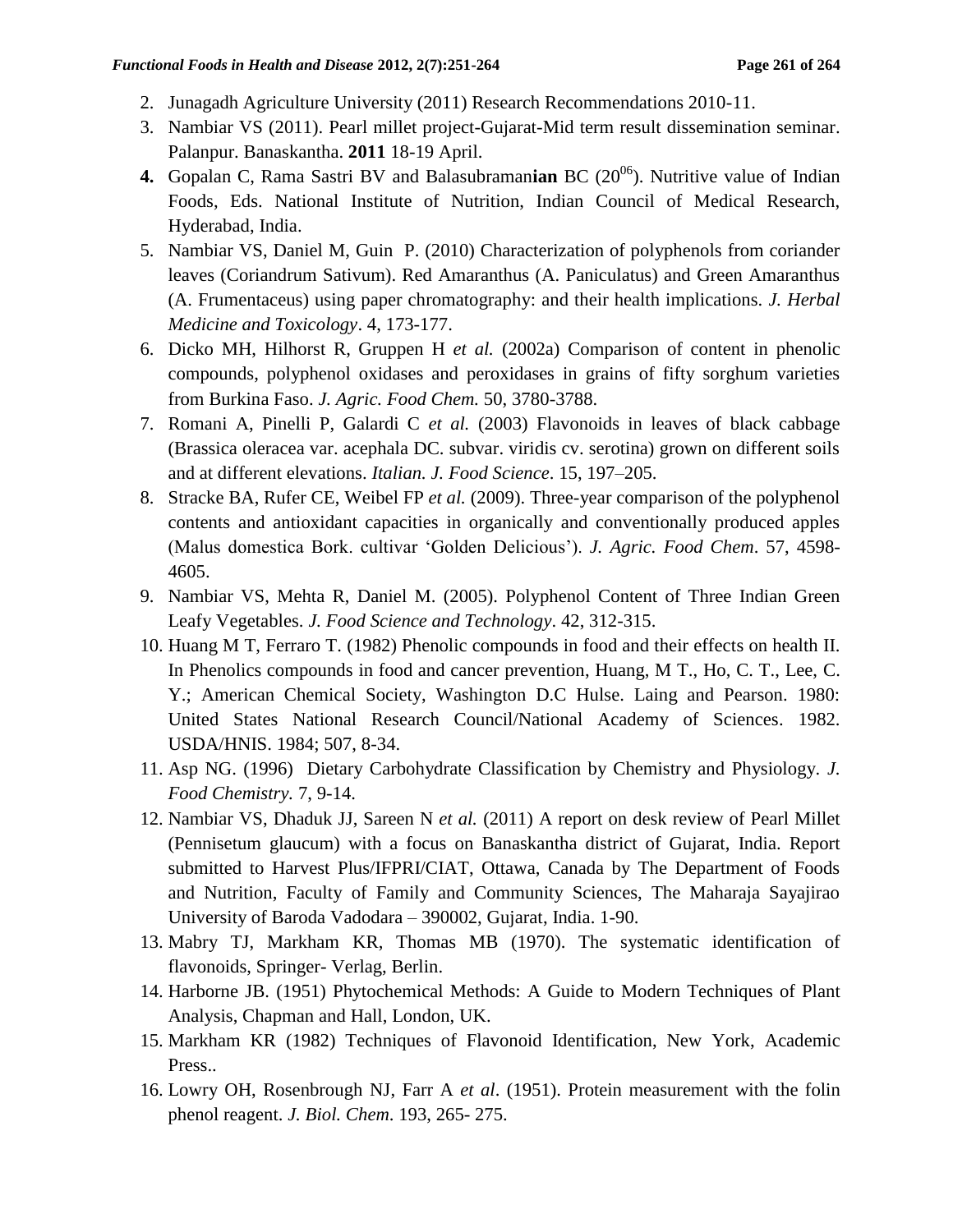- 17. Singleton VL, Orthofer R, Lamuela RM. (1999). Analysis of total phenols and other oxidation substrates and antioxidants by means of Folin-Ciocalteu reagent. Methods Enzymology. 299, 152–158.
- 18. Prior RL, Wu X, Schaich K (2005) Standard methods for the determination of antioxidant capacity and phenolics in foods and dietary supplements. *J. Agric. Food Chem*. 53, 4290–4302.
- 19. Singh T, Brar JK, Bains K (2009). Nutritional evaluation of three cultivars of pearl millet [Pennisetum glaucum (L.) R.Br.]. *J. Plant Science Research*. 25, 79-82.
- 20. Nambiar, V.S, Dhaduk, J.J; Sareen, N; Shahu, T, Shah H and Desai R (2011). Potential Functional Implications of Pearl millet (*Pennisetum glaucum*) in Health and Disease. *Journal of Applied Pharmaceutical Science*. 01 (10);62-67.
- 21. Antinutritional factors content and Minerals availability of pearl millet *(Pennisetum glaucum)* as influenced by domestic processing method and cultivar*. J. Food Tech*. 2005, 3, 397-403.
- 22. Eltayeb M, Hassan AB, Sulieman MA *et al* (2007) Effect of processing followed by fermentation on antinutritional factors content of pearl millet (*Pennisetum glaucum* L.) cultivars. *Pakistan. J. Nutr*. 6, 463–467.
- 23. Elyas SHA, Tinay AH, Yosif NE *et al* (2002) Effect of fermentation on nutritive value and invitro protein digestibility of pearl millet. *J. Food chem.* 78, 75-79.
- 24. Borade VP, Kadam SS, Salunkhe DK. (1984) Changes in phytate phosphorous and minerals during germination and cooking of horse gram and moth bean (Qual Plant). *J. plant Foods. Hum Nutr*. 34, 151-157.
- 25. Kataria A, Chauhan BM, Punia D. (1989). Antinutrient and protein digestibility (in vitro) of mung bean as affected by domestic processing and cooking. *J. Food chem*. 32, 9-17.
- 26. Bravo L. (1998) Polyphenols Chemistry, dietary sources, metabolism and nutritional significance. Nutr. Rev. 56,317-333.
- 27. Chauhan BM, Sumeja N, Bhatc N. (1986) Nutritional value and fatty composition of some high yielding varieties of bajra. *Bulletin of Grain Technology*. 21, 41-42.
- 28. Mahajan S, Chaulian BM. (1987) Phytic acid and extractable phosphorus of pearl millet as affected by natural lactic acid fermentation. J. Sci. Food Agri. 41, 381-378.
- 29. Reddy NR, Sathe SK, Salumke DK. (1982) Phytates in legumes and cereals. *Adv. Food Res*. 28,1-9.
- 30. Harland BF, Oberleas D. (1987) Phytate in foods. *World Nutr. Diet*. 52, 235-259.
- 31. Pushpanjali S, Khokhar. (1996) In vitro availability of iron from some Indian vegetarian diets: correlations with dietary fiber and phytate. *J. Food Chem*. 56, 111- 114.
- 32. Duodu KG, Minnaar A, Taylor JRN. (1999) Effect of cooking and irradiation on the labile vitamins and anti-nutrient content of a traditional African sorghum porridge and spinach relish*. J. Food Chem*. 66, 21- 27.
- 33. Lonnerdal BO. (2000) Dietary factors influencing iron absorption. *J. Nutr*. 130, 13785- 13835.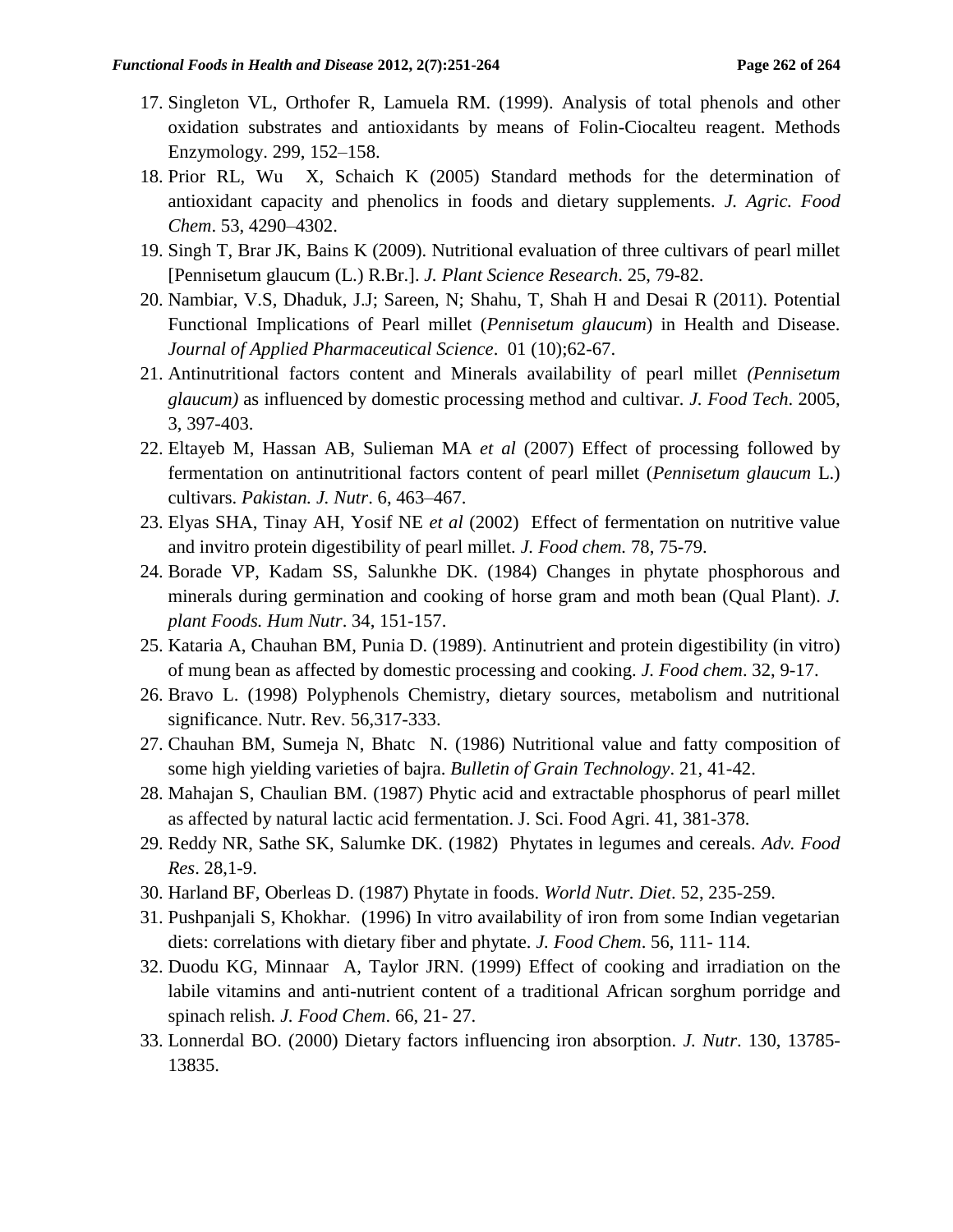- 34. Sripriya U, Antony TS, Chandra. (1997) Changes in carbohydrate, free amino acids, organic acids, phytate and HCl extractability of minerals during germination and fermentation of finger millet *(Eleusine coracana)*. *J. Food Chem*. 58, 345-350.
- 35. Carnovale E, Lugaro E, Lombardi-Boccia G. (1988) Phytic acid in faba bean and pea: effect on protein availability. *J. Cereal Chem*. 27, 1421-1423.
- 36. Yoon JH, Thompson LU, Jeukins DJA. (1983) Factors affecting starch digestibility and glycaemic response with reference to legumes. *Am. J. Clin. Nutr*. 38, 481- 493.
- 37. Knuckles BE, Kuzmicky DD, Betschart AH. (1985) Effect of phytate and partially hydrolyzed phytate on in vitro protein digestibility. *J. Food Sci*. 52, 1080- 1082.
- 38. Sharma CB, Goel M, Irshad M. (1978) Myo-inositol hexaphosphate as a potential inhibitor of amylase. *J. Phytochemistry***.** 17, 201-204.
- 39. Elmaki HB, Bahiker EE, Tinay AH. (1999) Changes in chemical composition, grain malting, starch and tannin contents and protein digestibility during germination of sorghum cultivars. *J. Food Chem*. 64, 331- 336.
- 40. Elkalil EAI, Tinay AH, Mohamed BE *et al.* (2001 ).Effect of malt pretreatment on phytic acid and in-vitro protein digestibility of sorghum flours. *J. Food Chem*. 72, 29- 32.
- 41. Park SY, Chin K B. (2010) Evaluation of pre-heating and extraction solvents in antioxidant and antimicrobial activities of garlic, and their application in fresh pork patties. *Int. J. Food Sci. Technol*. 45, 365–373.
- 42. Strail P, Klejdus B, Kuban V. (2006) Determination of total content of phenolics compounds and their antioxidant activity in vegetables— Evaluation of spectrophotometric methods. *J. Agric. Food Chem*. 54, 607–616.
- 43. Robert. Seven potent natural cures in your kitchen. 2009.
- 44. Bichoff EM, Livingston AL, Booth AN. (1964) Tricin from alfalfa: Isolation and physiological activity*. J. Pharm Sci*. 53, 1411–1412.
- 45. Kuwabara H, Mouri K, Otsuka H *et al.* (2003) Tricin from a Malagasy connoraceous plant with potential antihistaminic activity. *J. Nat Prod*. 66, 1373–1375.
- 46. Hudson EA, Dinh PA, Kokubun T et al (2000) Characterization of potentially chemopreventive phenols in extracts of brown rice that inhibit the growth of human breast and colon cancer cells. *Cancer Epidemiology Biomarkers Prevention*. 9, 1163– 1170.
- 47. Cai H, Hudson EA, Mann P *et al* (2004) Growth-inhibitory and cell cycle-arresting properties of the rice bran constituent tricin in human-derived breast cancer cells in vitro and in nude mice in vivo. *Br. J Cancer*. 9, 1364–1371.
- 48. Verschoyle, RE, Greaves P, Cai H *et al* (2006) Preliminary safety evaluation of the putative cancer chemopreventive agent tricin, a naturally occurring flavone. *Cancer Chem other Pharmacol*.57, 1–6.
- 49. Duarte-Alameida JM, Negri G, Salatino A et al. (2007). Antiproliferative and antioxidant activities of an acylated tricin glycocide from sugarcane (Saccharum officinarum) juice. *J. Phytochemistry*. 68, 1165–1171.